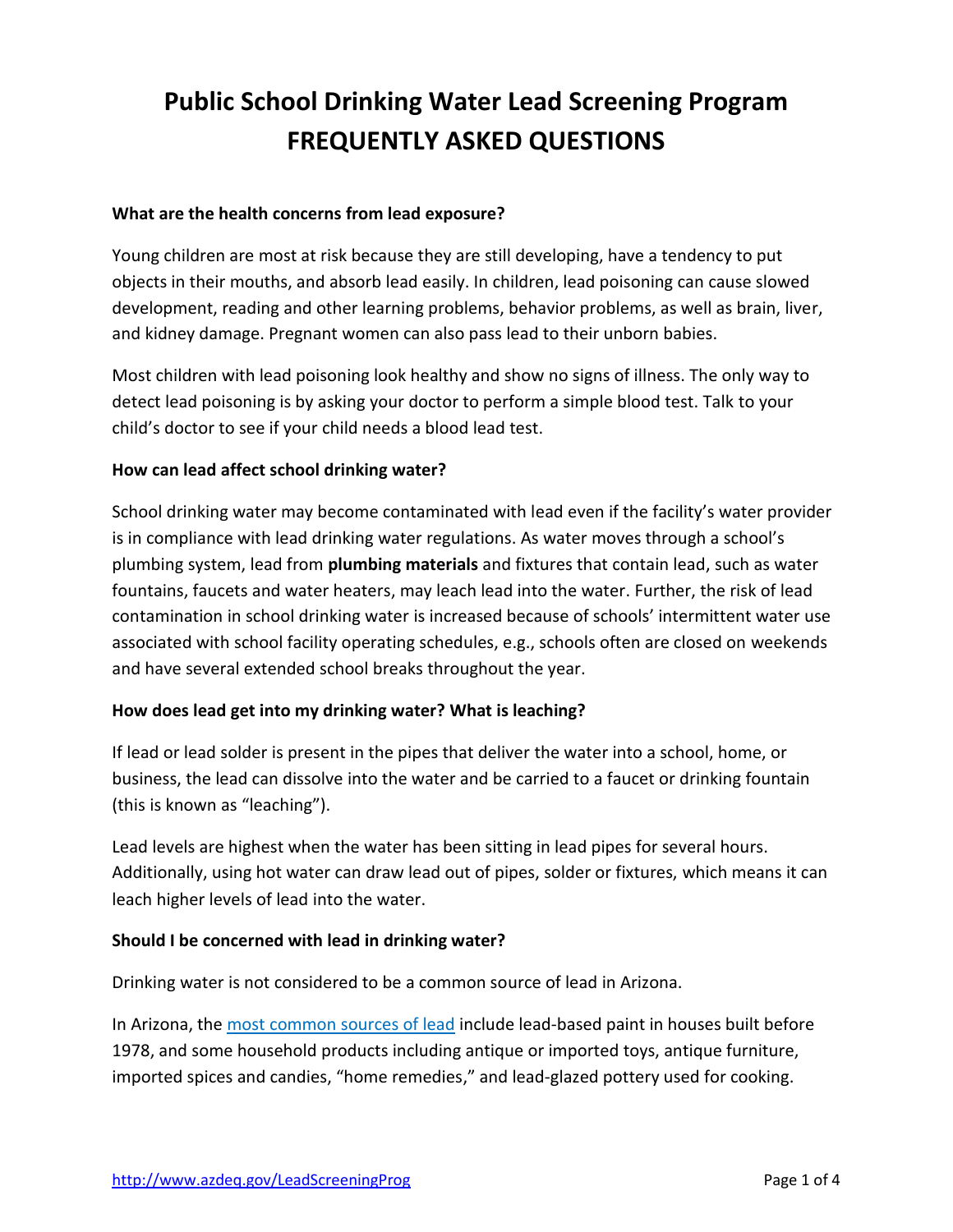## **Does boiling water remove lead?**

No. Boiling water does not remove lead. Boiling water can actually concentrate lead levels so always use cold water for drinking and cooking, including for making baby formula or cereal.

### **Will my water filter remove lead?**

Some faucet and pitcher filters can remove lead from tap water. If you use a filter, be sure to get one that is tested and certified by an independent third party to remove lead in accordance with the standards developed by the National Sanitation Foundation, also known as NSF International. Be sure to maintain and replace a filter device in accordance with the manufacturer's instructions to protect water quality. Remember, home treatment devices require periodic maintenance and replacement and can only treat the water that flows from the faucet(s) to which it is connected. Read the package to be sure the treatment device is approved to reduce lead or contact NSF International at 800-NSF-8010 o[r www.nsf.org](http://www.nsf.org/) for information on performance standards for home treatment devices.

## **What can you do to protect yourself and your family from lead exposure?**

Check your home for items that may contain lead. Wash your child's hands often, especially after playing outside and before eating.

If your work or hobby involves working with lead, change clothes and shower before entering your home. Wash clothes separately. Leave shoes/boots outside or in the garage to avoid bringing in soil and dust. Mop hard floors and wet-wipe surfaces instead to contain lead dust. Avoid sweeping or dry dusting.

Hire an EPA-certified firm when renovating or repairing pre-1978 homes. EPA-certified firms are trained and certified to work lead-safe. [Find a list of certified contractors on the EPA website.](https://cfpub.epa.gov/flpp/pub/index.cfm?do=main.firmSearch)

Contact the Childhood Lead Poisoning Prevention Program if you would like help in identifying sources in your home that may have lead at [healthyhomes@azdhs.gov](mailto:healthyhomes@azdhs.gov) or 602-364-3118.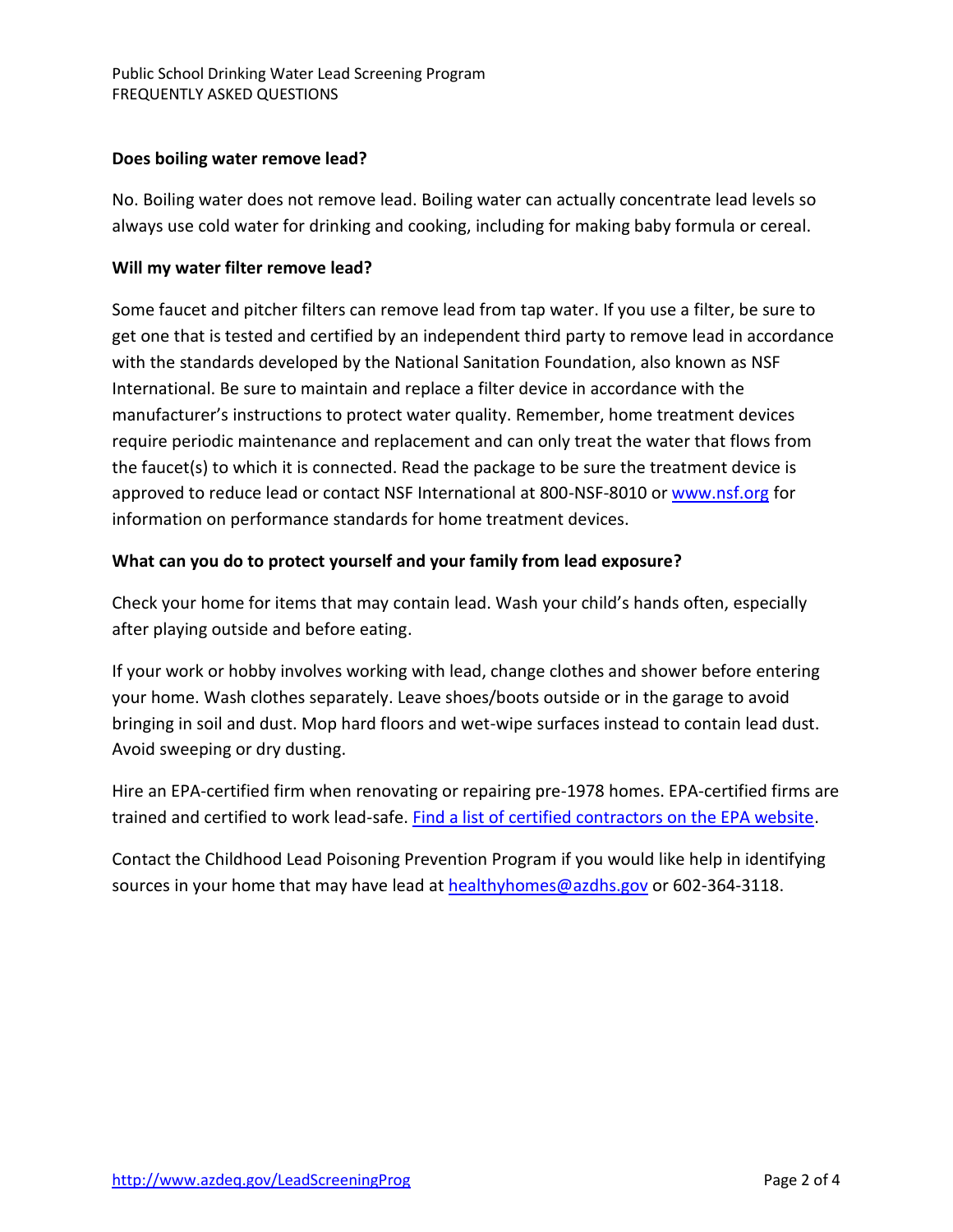## **What can parents and/or general public do to help reduce exposure to lead in tap water?**

Before using any tap water for drinking or cooking, flush your water system by running the kitchen tap (or any other tap you take drinking or cooking water from) on COLD for 1–2 minutes.

Never use hot water from the faucet for drinking or cooking, especially when making baby formula or food for infants.

Inspect your faucet aerator. The aerator on the end of your faucet is a screen that can catch debris, including particles of lead. It is recommended you periodically remove the aerator and rinse out any debris.

#### **The lead levels at my school are above 15 ppb (parts per billion), should I be concerned?**

Lead in water measured above 15 ppb does not necessarily mean a child will have elevated blood lead levels in their body. Children's exposure to lead in drinking water at their school is only a small part of their overall potential exposure. While it is unlikely that lead in drinking water at schools would cause staff or children to have significantly elevated blood lead levels, it can contribute to overall exposure. Risk will vary depending on the individual and on other potential sources of exposure in the home (lead paint, imported spices, imported glazed pottery and home remedies).

If the lead levels are higher than 15 ppb, the school facility will take appropriate actions to determine the source of lead and remediate the situation.

#### **Lead was found in my child's school do I need to have my home tested?**

The best way to find out if your household tap water contains lead is to get your water tested by a lab that is certified to test household tap water for lead. Certified labs reliably test water at an affordable cost. Mail-in and drop-off options are available. For a list of commercial laboratories that can test your water:

- 1. Contact the Arizona Department of Health Services, state laboratory services at 602- 364-0720.
- 2. Find certified environmental laboratory on the ADHS webpage at [https://app.azdhs.gov/bfs/labs/elbis/drinkingwatertestinglabs/drinkingwatersearchcont](https://app.azdhs.gov/bfs/labs/elbis/drinkingwatertestinglabs/drinkingwatersearchcontentpage.aspx) [entpage.aspx](https://app.azdhs.gov/bfs/labs/elbis/drinkingwatertestinglabs/drinkingwatersearchcontentpage.aspx)